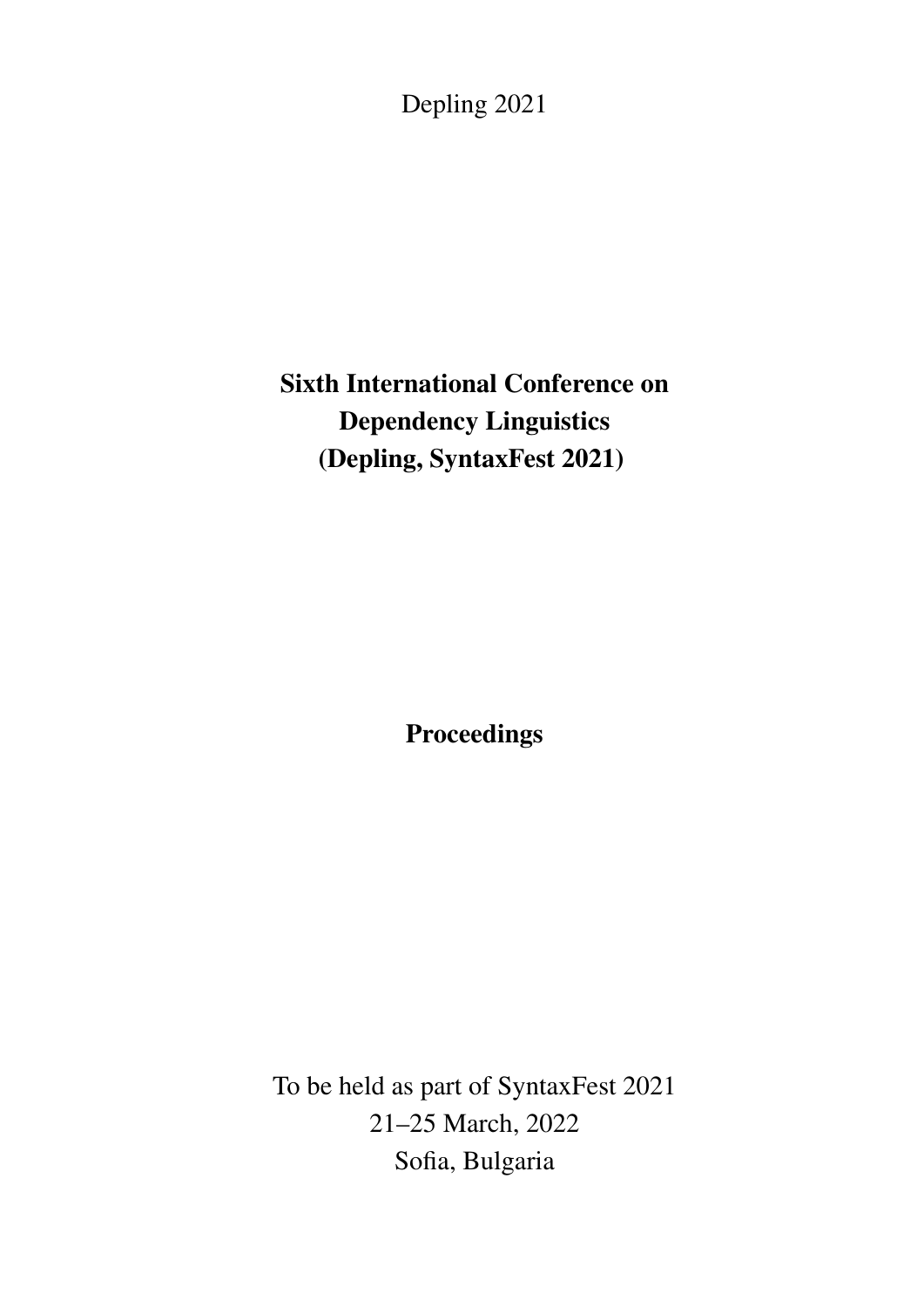©2021 The Association for Computational Linguistics

Order copies of this and other ACL proceedings from:

Association for Computational Linguistics (ACL) 209 N. Eighth Street Stroudsburg, PA 18360 USA Tel: +1-570-476-8006 Fax: +1-570-476-0860 acl@aclweb.org

ISBN 978-1-955917-14-8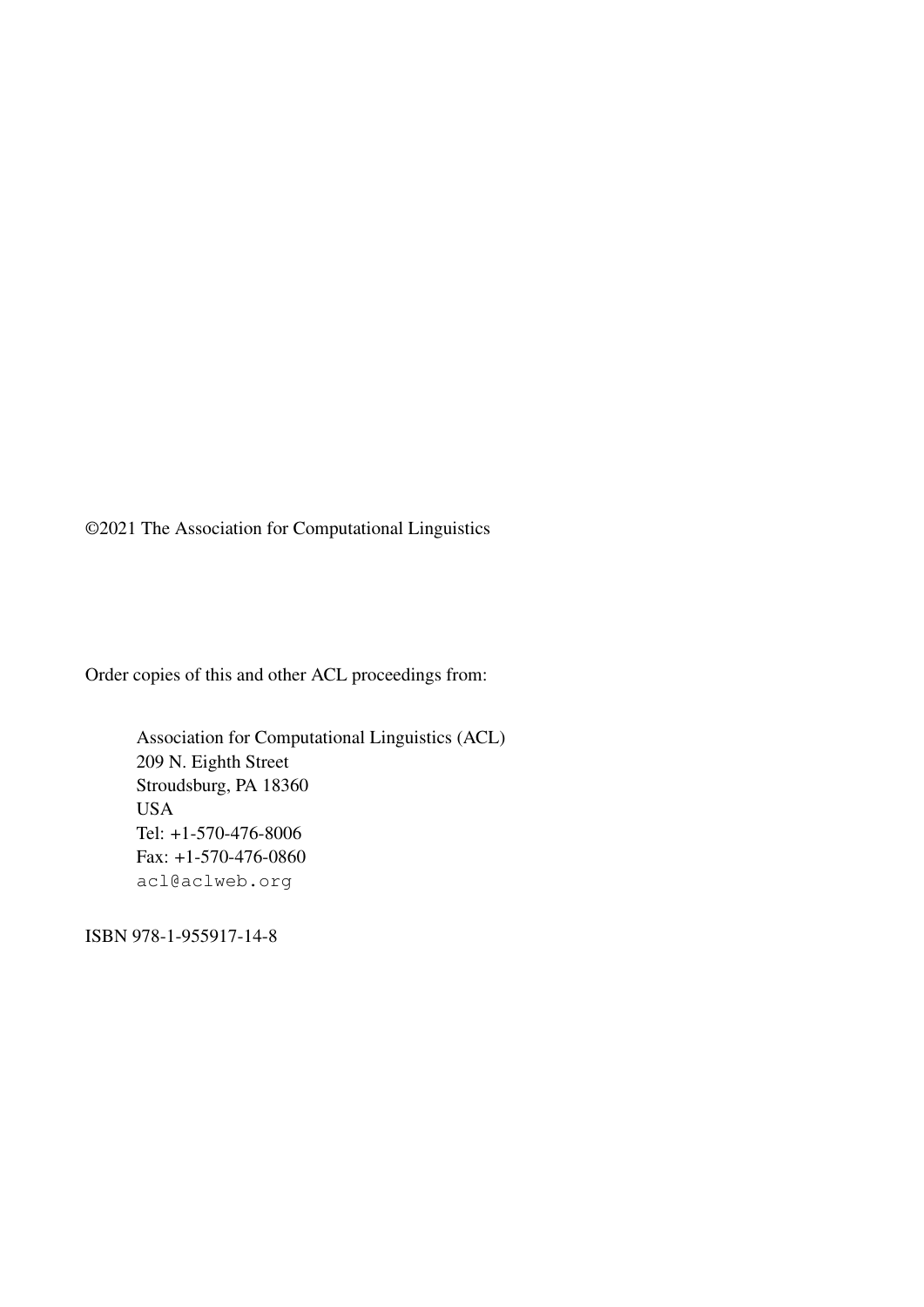### Preface

The Sixth edition of the International Conference on Dependency Linguistics (Depling 2021) follows a biannual series that started in 2011, in Barcelona, and continued in Prague (2013), Uppsala (2015), Pisa (2017), and Paris (2019). The series responds to the growing need for linguistic meetings dedicated to approaches in syntax, semantics, and the lexicon that are centered around dependency structures as a central linguistic notion. For the second time, Depling is part of SyntaxFest, which co-locates four related but independent events:

- The Sixth International Conference on Dependency Linguistics (Depling 2021)
- The Second Workshop on Quantitative Syntax (Quasy 2021)
- The 20th International Workshop on Treebanks and Linguistic Theories (TLT 2021)
- The Fifth Workshop on Universal Dependencies (UDW 2021)

The reasons that suggested bringing these four events together in 2019 still hold in 2021. There is a continuing, strong interest in corpora and dependency treebanks for empirically validating syntactic theories, studying syntax from quantitative and theoretical points of view, and for training machine learning models for natural language processing. Much of this research is increasingly multilingual and crosslingual, made in no small part possible by the Universal Dependencies project, which continues to grow at currently nearly 200 treebanks in over 100 languages.

For these reasons and encouraged by the success of the first SyntaxFest, which was held in 2019 in Paris, we – the chairs of the four events – decided to bring them together again in 2021. Due to the vagaries of the COVID-19 pandemic, it was eventually decided to push the actual SyntaxFest 2021 back to March 2022. In order not to delay the publication of new research and not to conflict with other events, we decided however to publish the proceedings that you are now reading in advance, in December 2021.

As in 2019, we organized a single reviewing process for the whole SyntaxFest, with identical paper formats for all four events. Authors could indicate (multiple) venue preferences, but the assignment of papers to events for accepted papers was made by the program chairs.

38 long papers were submitted, 25 to Depling, 11 to Quasy, 17 to TLT, and 24 to UDW. The program chairs accepted 30 (79%) and assigned 8 to Depling, 5 to Quasy, 7 to TLT, and 10 to UDW. 22 short papers were submitted, 6 to Depling, 7 to Quasy, 9 to TLT, and 9 to UDW. The program chairs accepted 14 (64%) and assigned 3 to Depling, 3 to Quasy, 3 to TLT, and 5 to UDW.

At the time of this writing, we do not yet know whether SyntaxFest will be a hybrid or purely online event. We regret this uncertainty but are nevertheless looking forward to it very much. Our sincere thanks go to everyone who is making this event possible, including everybody who submitted their papers, and of course the reviewers for their time and their valuable comments and suggestions. We would like to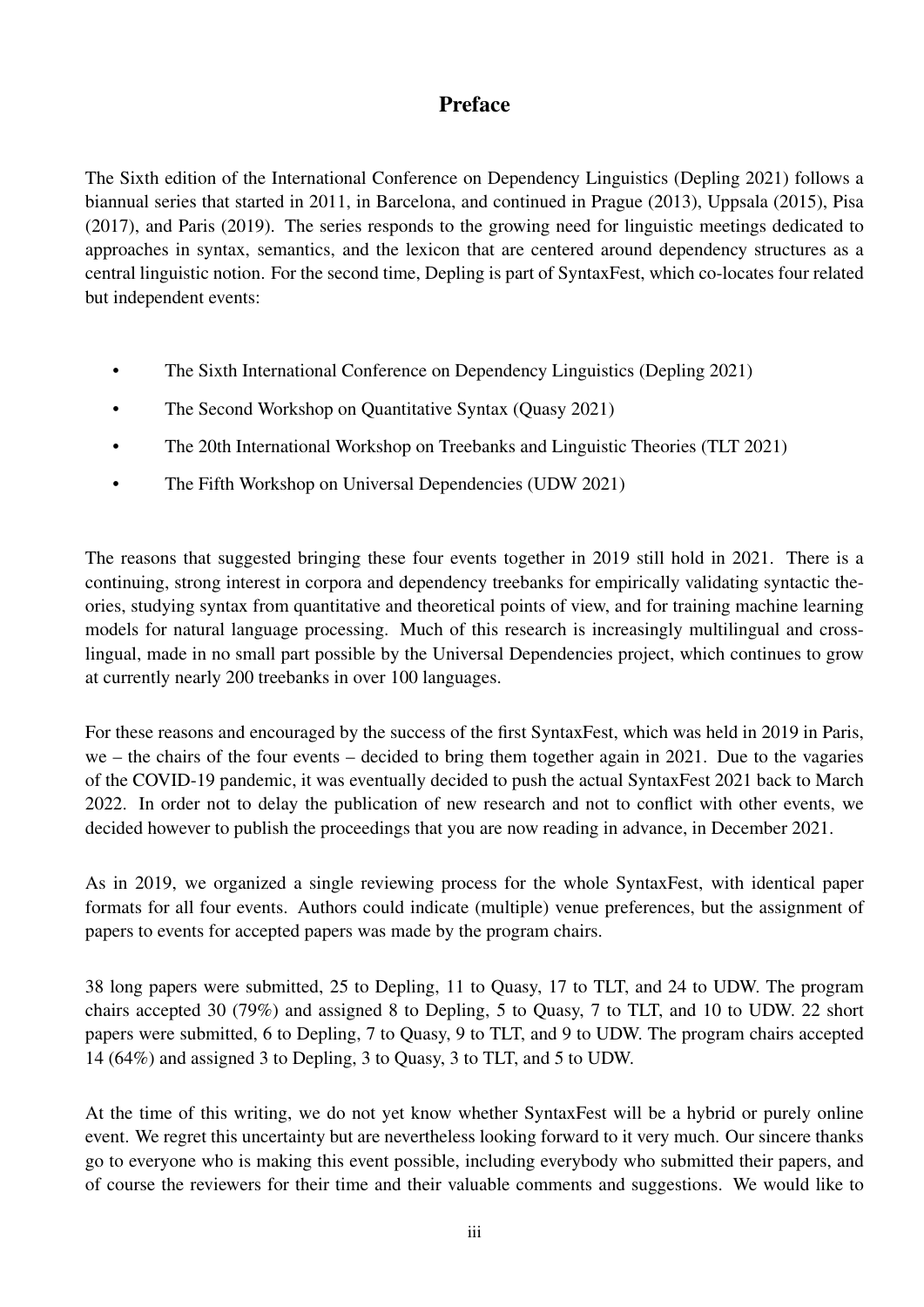thank Djamé Seddah, whose assistance and expertise in organizing SyntaxFests was invaluable. Finally, we would also like to thank ACL SIGPARSE for its endorsement and the ACL Anthology for publishing the proceedings.

Radek Čech, Xinying Chen, Daniel Dakota, Miryam de Lhoneux, Kilian Evang, Sandra Kübler, Nicolas Mazziotta, Simon Mille, Reut Tsarfaty (co-chairs)

Petya Osenova, Kiril Simov (local organizers and co-chairs)

December 2021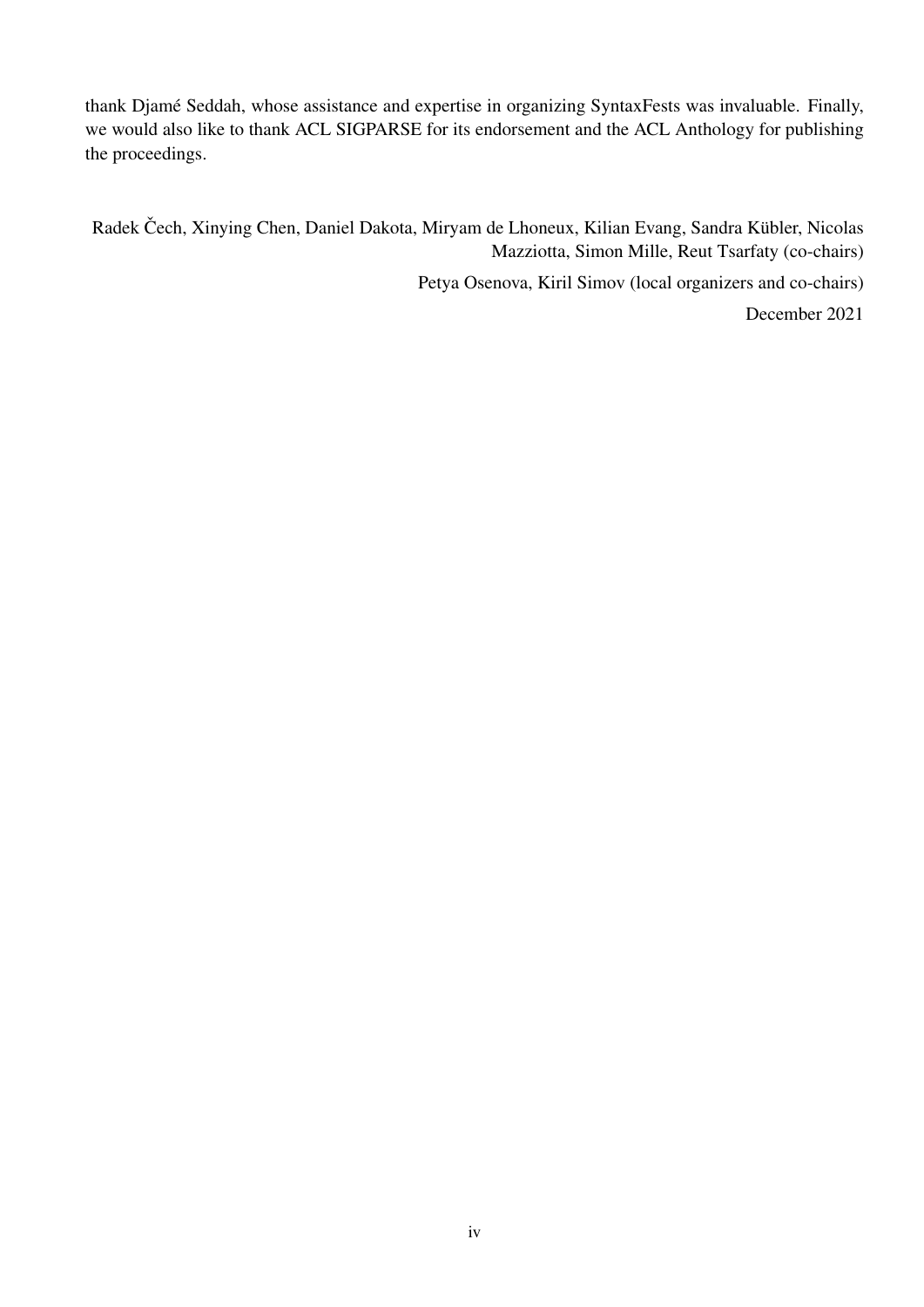#### Program co-chairs

The chairs for each event (and co-chairs for the single SyntaxFest reviewing process) are:

- Depling:
	- Nicolas Mazziotta (Université de Liège)
	- Simon Mille (Universitat Pompeu Fabra)
- Quasy:
	- Radek Čech (University of Ostrava)
	- Xinying Chen (Xi'an Jiaotong University)
- TLT:
	- Daniel Dakota (Indiana University)
	- Kilian Evang (Heinrich Heine University Düsseldorf)
	- Sandra Kübler (Indiana University)
- UDW:
	- Miryam de Lhoneux (Uppsala University / KU Leuven / University of Copenhagen)
	- Reut Tsarfaty (Bar-Ilan University / AI2)

## Local Organizing Committee of the SyntaxFest

- Petya Osenova (Bulgarian Academy of Sciences)
- Kiril Simov (Bulgarian Academy of Sciences)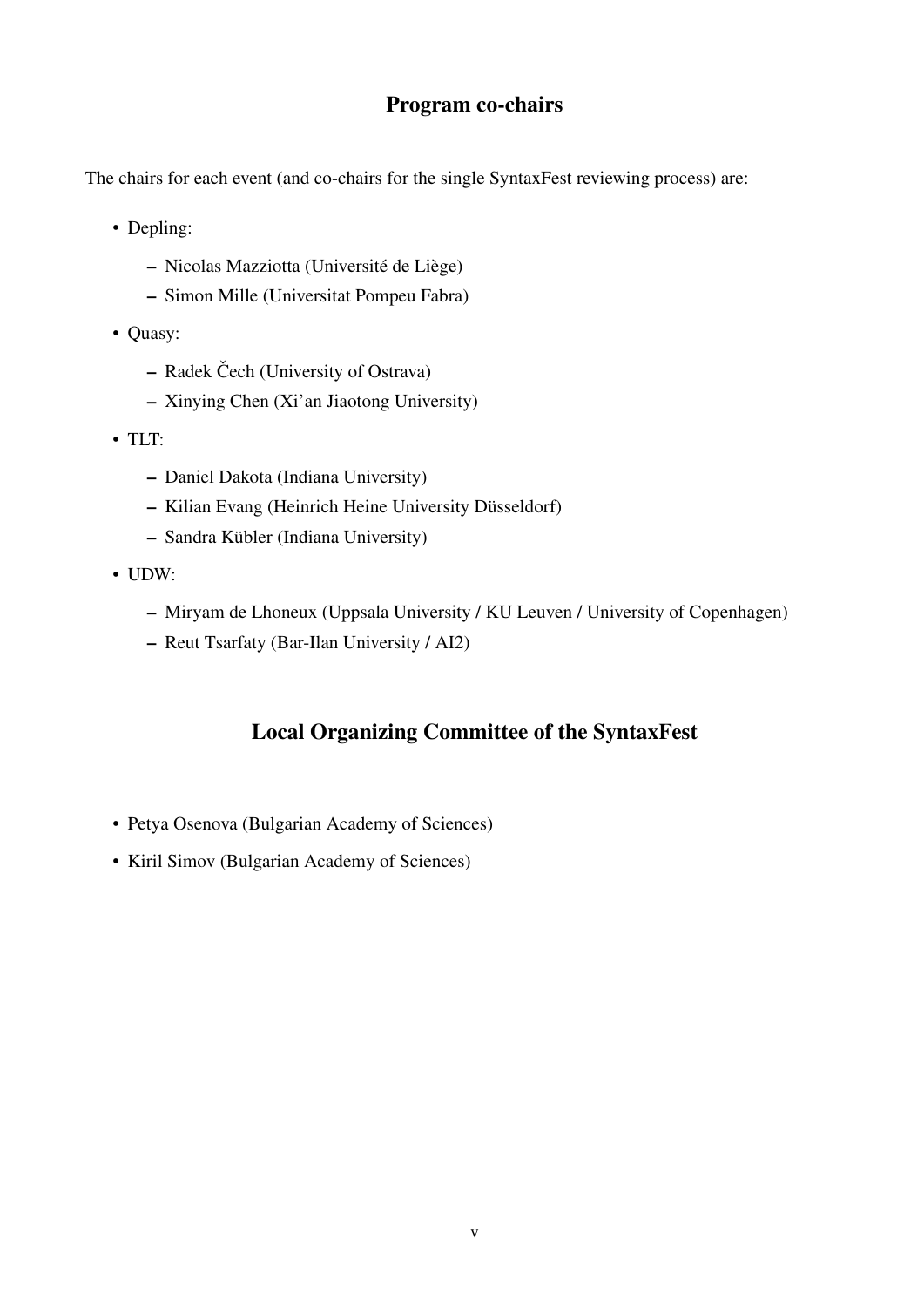### Program Committee for the Whole SyntaxFest

Patricia Amaral (Indiana University Bloomington) Valerio Basile (University of Turin) David Beck (University of Alberta) Ann Bies (Linguistic Data Consortium, University of Pennsylvania) Xavier Blanco (UAB) Igor Boguslavsky (Universidad Politécnica de Madrid) Bernd Bohnet (Google) Cristina Bosco (University of Turin) Gosse Bouma (Rijksuniversiteit Groningen) Miriam Butt (Universität Konstanz) Marie Candito (Universtité Paris 7 / INRIA) Radek Cech (University of Ostrava) Giuseppe Giovanni Antonio Celano (University of Pavia) Xinying Chen (Xi'an Jiaotong University) Silvie Cinková (Charles University, Faculty of Mathematics and Physics, Institute of Formal and Applied Linguistics) Cagri Coltekin (University of Tuebingen) Benoit Crabbé (Université Paris 7 / Institut national de recherche en informatique et en automatique, Paris) Daniel Dakota (Indiana University) Eric De La Clergerie (Institut national de recherche en informatique et en automatique, Paris) Felice Dell'Orletta (Institute for Computational Linguistics, National Research Council, Pisa) Kaja Dobrovoljc (Jožef Stefan Institute) Kilian Evang (Heinrich Heine University Düsseldorf) Thiago Ferreira (University of São Paulo) Ramon Ferrer-I-Cancho (Universitat Politècnica de Catalunya) Kim Gerdes (Laboratoire Interdisciplinaire des Sciences du Numérique, Université Paris-Saclay) Carlos Gómez-Rodríguez (Universidade da Coruña) Jan Hajic (Institute of Formal and Applied Linguistics, Charles University, Prague) Eva Hajicova (Institute of Formal and Applied Linguistics, Charles University, Prague) Dag Haug (University of Oslo) Richard Hudson (University College London) András Imrényi (Eszterházy Károly Egyetem) Leonid Iomdin (Institute for Information Transmission Problems, Russian Academy of Sciences) Jingyang Jiang (Zhejiang University) Sylvain Kahane (Modyco, Université Paris Ouest Nanterre / CNRS) Vaclava Kettnerova (Institute of Formal and Applied Linguistics) Sandra Kübler (Indiana University Bloomington) Guy Lapalme (University of Montreal) François Lareau (Observatoire de linguistique Sens-Texte, Université de Montréal) Alessandro Lenci (University of Pisa) Nicholas Lester (University of Zurich) Lori Levin (Carnegie Mellon University) Haitao Liu (Zhejiang University)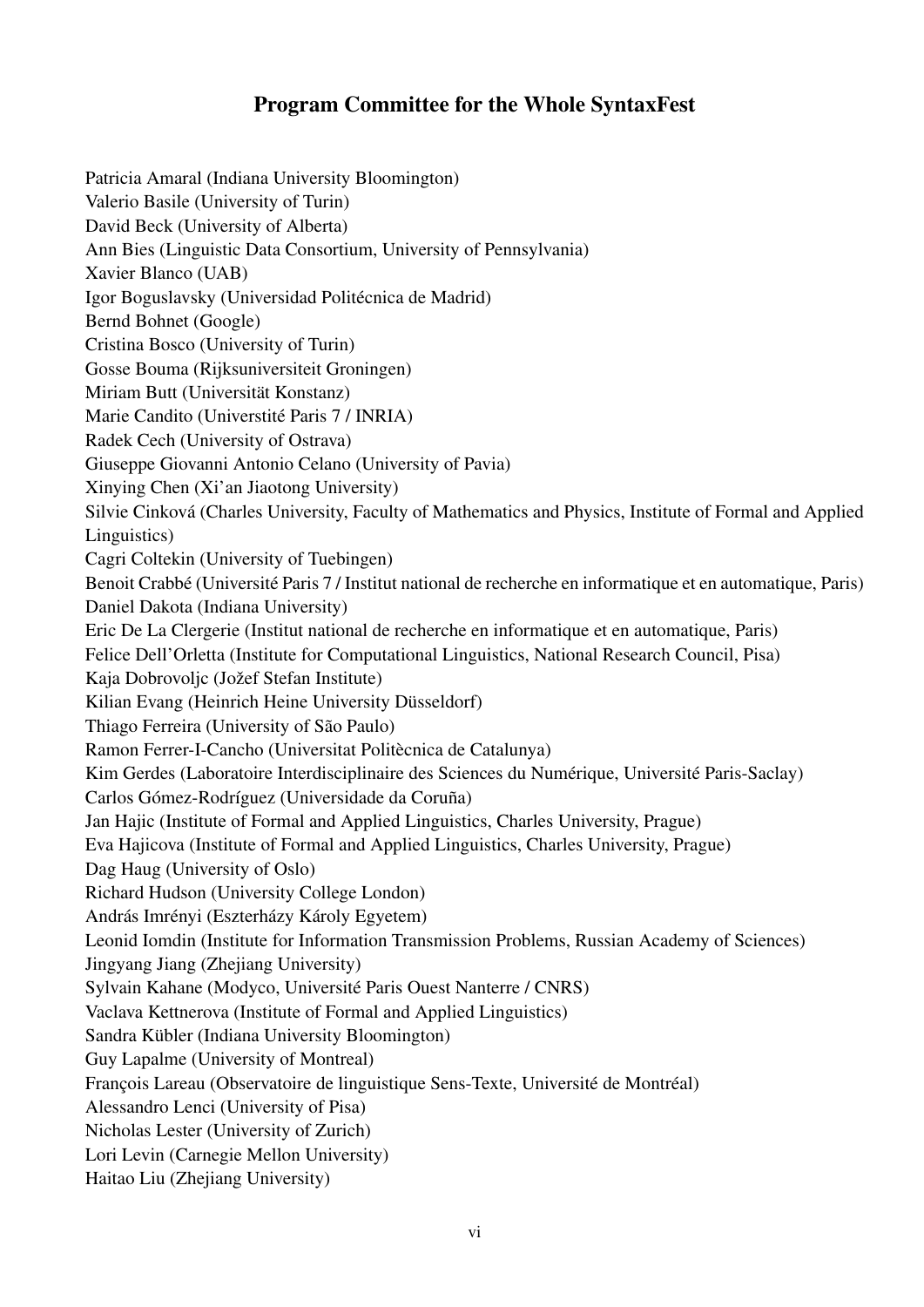Marketa Lopatkova (Institute of Formal and Applied Linguistics, Charles University, Prague) Olga Lyashevskaya (National Research University Higher School of Economics) Teresa Lynn (Dublin City University) Jan Macutek (Mathematical Institute of the Slovak Academy of Sciences / Constantine the Philosopher University in Nitra) Robert Malouf (San Diego State University) Alessandro Mazzei (Dipartimento di Informatica, Università di Torino) Nicolas Mazziotta (Université de Liège) Alexander Mehler (Text Technology Group, Goethe-University Frankfurt am Main) Wolfgang Menzel (Department of Informatics, Hamburg University) Jasmina Milicevic (Dalhousie University) Simon Mille (Pompeu Fabra University) Yusuke Miyao (The University of Tokyo) Simonetta Montemagni (Institute for Computational Linguistics, National Research Council, Pisa) Kaili Müürisep (University of Tartu) Alexis Nasr (Laboratoire d'Informatique Fondamentale, Université de la Méditerranée, Aix-Marseille II) Sven Naumann (University of Trier) Anat Ninio (The Hebrew University of Jerusalem) Joakim Nivre (Uppsala University) Pierre Nugues (Lund University, Department of Computer Science Lund, Sweden) Kemal Oflazer (Carnegie Mellon University-Qatar) Timothy Osborne (Zhejiang University) Petya Osenova (Sofia University / Institute of Information and Communication Technologies, Sofia) Robert Östling (Department of Linguistics, Stockholm University) Agnieszka Patejuk (Polish Academy of Sciences / University of Oxford) Alain Polguère (Université de Lorraine) Prokopis Prokopidis (Institute for Language and Speech Processing/Athena RC) Laura Pérez Mayos (Pompeu Fabra University) Owen Rambow (Stony Brook University) Rudolf Rosa (Institute of Formal and Applied Linguistics, Charles University, Prague) Tanja Samardzic (University of Zurich) Giorgio Satta (University of Padua) Nathan Schneider (Georgetown University) Olga Scrivner (Indiana University Bloomington) Djamé Seddah (Alpage, Université Paris la Sorbonne) Alexander Shvets (Institute for Systems Analysis of Russian Academy of Sciences) Maria Simi (Università di Pisa) Achim Stein (University of Stuttgart) Reut Tsarfaty (Faculty of Mathematics and Computer Science, The Weizmann Institute of Science, Rehovot) Francis M. Tyers (Indiana University Bloomington) Zdenka Uresova (Institute of Formal and Applied Linguistics, Charles University, Prague) Gertjan Van Noord (University of Groningen) Giulia Venturi (Institute for Computational Linguistics, National Research Council, Pisa) Veronika Vincze (Hungarian Academy of Sciences, Research Group on Articial Intelligence) Relja Vulanovic (Kent State University at Stark)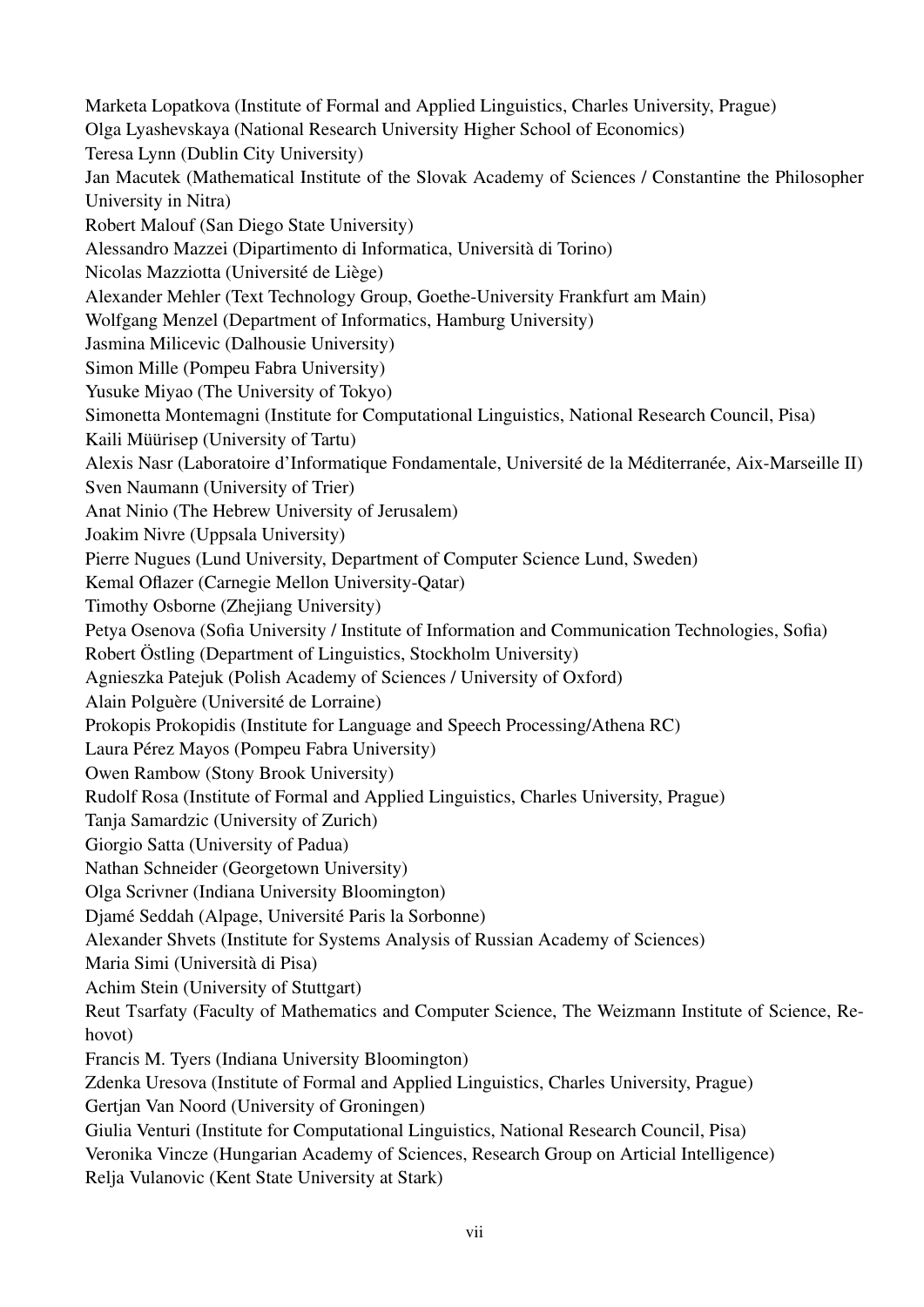Chunshan Xu (anhui jianzhu university) Xiang Yu (University of Stuttgart) Zdenek Zabokrtsky (Institute of Formal and Applied Linguistics, Charles University, Prague) Amir Zeldes (Georgetown University) Daniel Zeman (Institute of Formal and Applied Linguistics, Charles University, Prague) Hongxin Zhang (Zhejiang University) Yiyi Zhao (Institute of Applied Linguistics, Communication University of China, Beijing) Heike Zinsmeister (University of Hamburg) Miryam de Lhoneux (University of Copenhagen) Marie-Catherine de Marneffe (The Ohio State University) Valeria de Paiva (Samsung Research America and University of Birmingham)

#### Additional Reviewers

Chiara Alzetta (National Research Council of Italy) Aditya Bhargava (University of Toronto) Lauren Cassidy (Dublin City University) Simon Petitjean (Heinrich Heine University Düsseldorf) Xenia Petukhova (National Research University Higher School of Economics) Daniel Swanson (Indiana University) He Zhou (Indiana University) Yulia Zinova (Heinrich Heine University Düsseldorf)